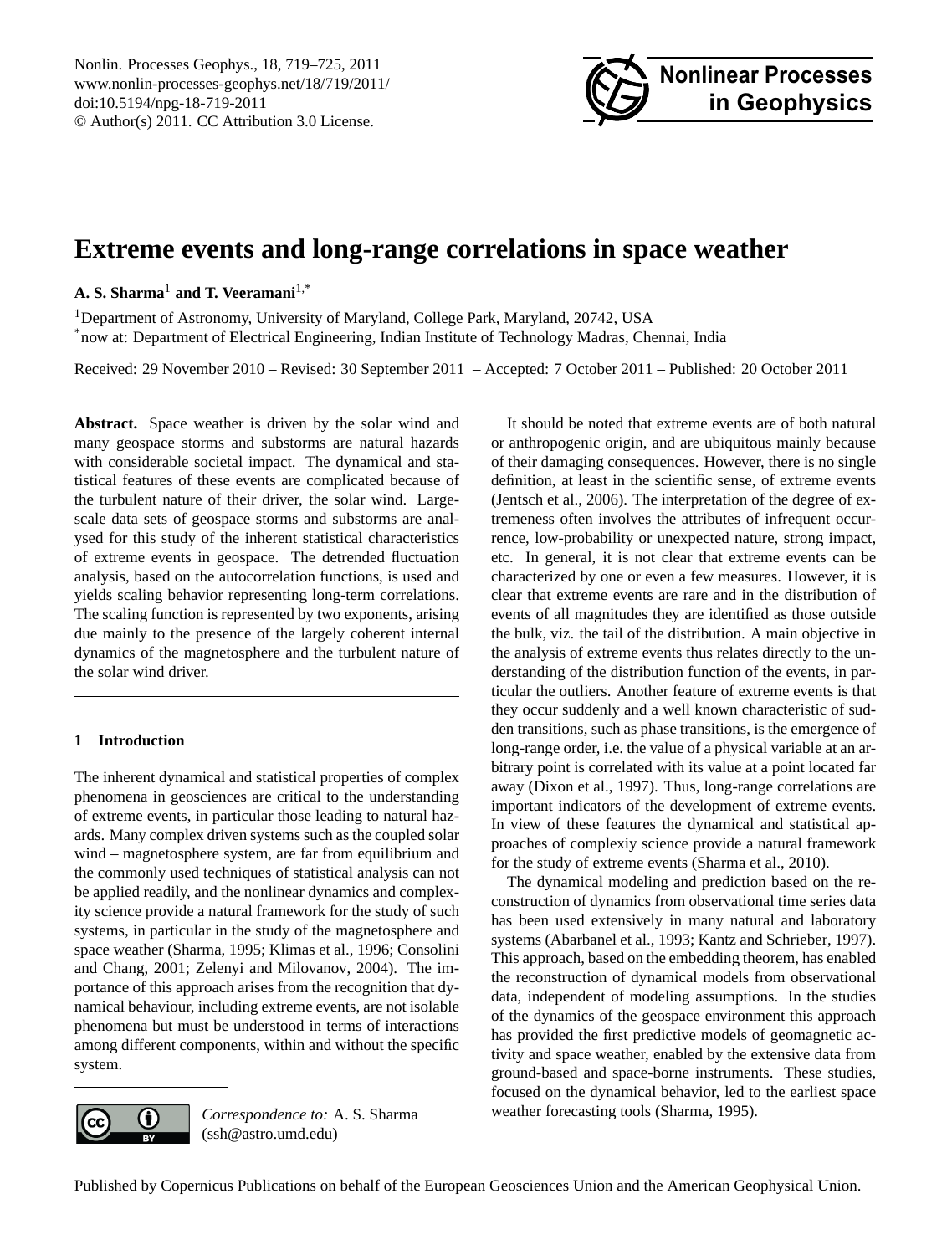The nonequilibrium nature of large scale open systems limits the predictive capability of the dynamical models. In particular, for extreme events the statistical properties are therefore essential for deriving important properties such as the probabilities of recurrence. Recent developments in the studies using the data of many natural phenomena such as floods, climate, earthquakes, etc. have shown long-range interactions to be an inherent feature [\(Bunde et al.,](#page-5-6) [2004;](#page-5-6) [Alt](#page-5-7)[man and Kantz,](#page-5-7) [2005\)](#page-5-7). The long-range correlations in climate data is identified as leading to many features such as the clustering of extreme events [\(Bunde et al.,](#page-5-8) [2005\)](#page-5-8) and studies of the data sets of other phenomena are needed to understand the nature of extreme events in general.

In this paper we use the detrended fluctuation analysis to study the nature of long-range correlations in the coupled solar wind – magnetosphere system. In the next section the essential features of space weather and the relevant geospace data are described. The detrended fluctuation analysis with autocorrelation functions computed from large scale data sets of geospace are described in Sect. 3. The main results of the paper are summarized in Sect. 4.

#### **2 Extreme events in space weather**

The extreme events in space weather occur during the periods when the magnetosphere is strongly driven by the solar wind, which brings the energetic plasma and fields from the solar eruptive events such as coronal mass ejections to geospace. Many extreme space weather events in the recent past have caused serious damages to technological systems such as satellites, power transmission systems, etc. Some well known examples are: the collapse of Hydro Quebec power grid during the great geomagnetic storm of March 1989, the Canadian telecommunication satellite outage during a period of enhanced energetic electron fluxes at geosynchronous orbit in January 1994, the electrical breakdowns and satellite malfunctions during the magnetic cloud event of July 2000 (Bastille Day event), the disabling of GPS based aviation system during the severe space weather events of October–November 2003 (Halloween Storms), the disturbances in commercial airline traffic during several days of enhanced geomagnetic activity in January 2005, etc. [\(NRC,](#page-6-3) [2008\)](#page-6-3). Although these events may not seem devastating by themselves, a confluence of natural hazards in the different regions of the environment of the Earth can make our society and its technological systems highly vulnerable because of their interconnectedness [\(Baker and Allen,](#page-5-9) [2000;](#page-5-9) [NRC,](#page-6-3) [2008\)](#page-6-3). In this aspect the nonlinear dynamical framework for the study of the extreme events become directly relevant to the extended Earth and space system.

The modeling of space weather events rely strongly on the availablity of good geospace data and among the most widely used data are the geomagnetic indices [\(Mayaud,](#page-6-4) [1980\)](#page-6-4). The data from ground magnetometer stations around the globe have been monitored for more than one and half centuries and these data have been used to compute the geomagnetic indices [\(Mayaud,](#page-6-4) [1980;](#page-6-4) [Love,](#page-5-10) [2008\)](#page-5-10). Among the many indices the auroral electrojet indices (AE, AL and AU) characterize the substorms, and the ring current index Dst represents the geomagnetic or space storms. The substorms, with a characteristic time of ∼ 1 h, are episodic in nature and are the essential elements of magnetospheric dynamics. The auroral electrojet indices provide the detailed dynamical features of the global aspects of substorms. On the other hand, the geomagnetic storms, with a typical time scale of ∼10 h, are the more global space weather disturbances during which intense substorms occur.

The auroral electrojet indices are computed from the horizontal component of the magnetic field disturbances at a dozen or so ground magnetometer stations distributed around the globe and are readily available with 1 min or longer resolution. These indices reflect the strengths of the large scale ionospheric currents driven by the reconfiguration of the magnetosphere during substorms. They are highly variable during strongly disturbed periods, with peak values of 1000–2000 nT during extreme events cited earlier.

The substorms with AL index values less than  $-1000 \text{ nT}$ are considered strong disturbances and these will be considered as extreme events for this study. The geomagnetic storms with Dst values less than −100 nT are referred to as intense storms [\(Gonzalez et al.,](#page-5-11) [1994\)](#page-5-11). The substorms, with typical time scales of an hour, occur during the storms, with time scales of 10h or longer. Although the big substorms are accompanied by intense storms the relationships between storms and substorms are not fully resolved [\(Kamide et al.,](#page-5-12) [1998;](#page-5-12) [Daglis et al.,](#page-5-13) [2003;](#page-5-13) [Sharma et al.,](#page-6-5) [2003\)](#page-6-5). In this study the AE/AL data will be used for the analysis of extreme events in space weather.

The AE index at 1 min resolution for a highly disturbed period, viz. January 1983, is shown in Fig. [1.](#page-2-0) It should be noted that  $AE$  (=  $AU$ – $AL$ ) has positive values and tracks the AL values closely since AU values are usually not large. The episodic and high variability of the substorms are evident in the sharp peaks of AE whose distribution reflect the nonequilibrium nature of the phenomenon. In this case there are many substorms with AE values above 1000 nT and the corresponding Dst values were close to −100 nT. As is the case with extreme events in general, there is no single measure of the exteme events in space weather, For example, the Dst for the well known "Carrington" storm of 1–2 September 1859 is estimated to be −1760 nT [\(Tsurutani et al.,](#page-6-6) [2003\)](#page-6-6), and its effects were felt across the globe. The more recent Bastille Day event of 14–16 July 2000 with a Dst minimum of −300 nT [\(http://wdc.kugi.kyoto-u.ac.jp/dst](http://wdc.kugi.kyoto-u.ac.jp/dst_final/200007/index.html) final/200007/ [index.html\)](http://wdc.kugi.kyoto-u.ac.jp/dst_final/200007/index.html) was an extreme space weather event which led to significant damages to satellites and other technological infrastructure. It should be emphasized here that the main objective in the studies of extreme events is the nature of their distribution.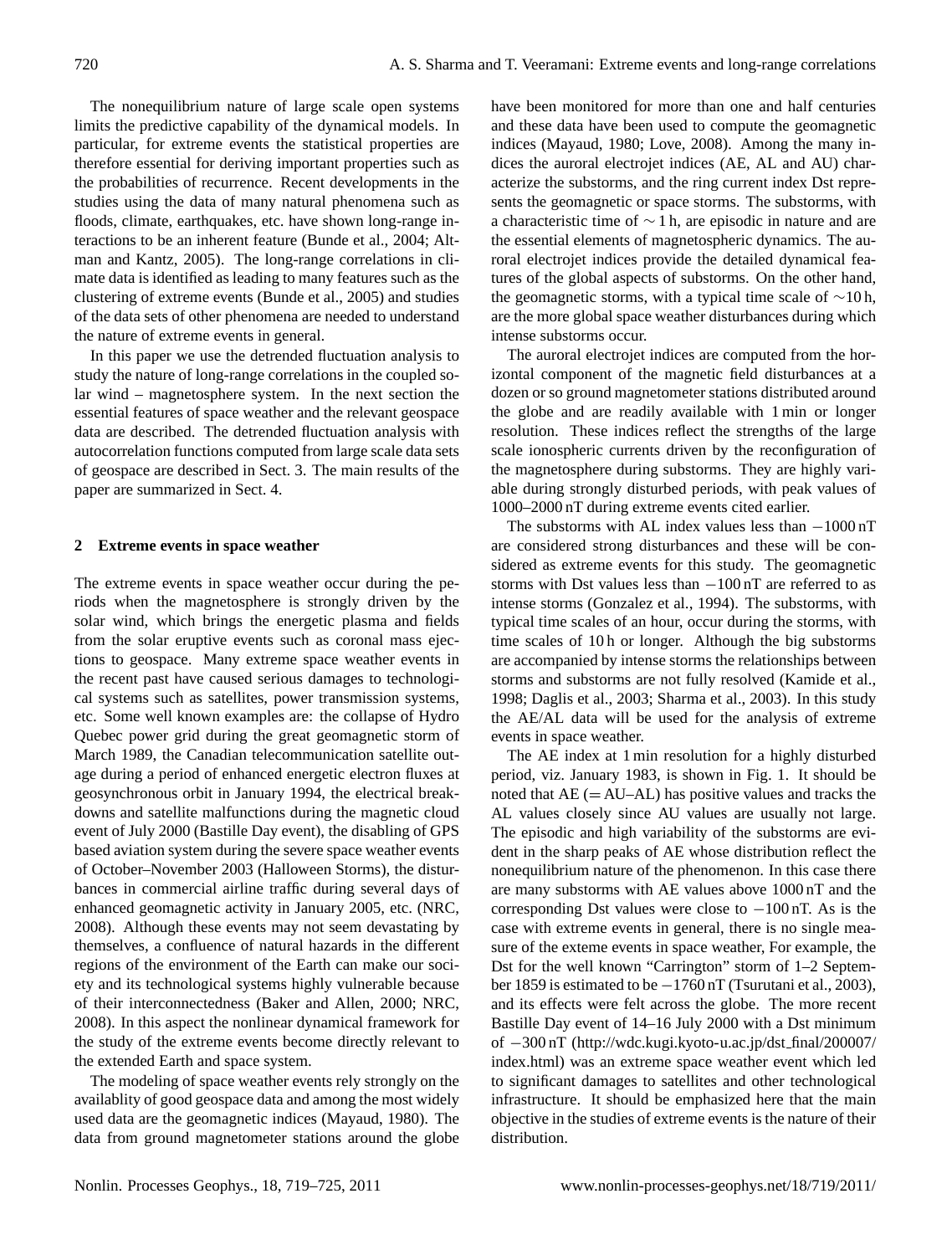

<span id="page-2-0"></span>**Fig. 1.** The auroral electrojet index AE for January 1983 at 1 min resolution. The sharp spikes represent substorms and the strong substorms usually occur during space storms.

For systems with a high degree of complexity, such as the magnetosphere, functions capable of characterizing the inherent features are needed to develop appropriate models.

The auto-correlation function, which is widely used in these studies, is essentially a linear correlation function. Given a time series data  $x(t_i)$  at N points  $(t_i, i = 1, N)$ , the auto-correlation function  $C(\tau)$  is defined as a function of the delay time  $\tau$ :

$$
C(\tau) = \sum_{i=1}^{N-\tau} x(t_i)x(t_i + \tau)
$$
\n(1)

For the AE/AL data  $C(\tau)$  yields a correlation time (defined as the time at which the value of  $C(\tau)$  reduces to half of its peak value) of 50 min [\(Roberts,](#page-6-7) [1991\)](#page-6-7). However, the time scale representing the development of substorms is expected to be much shorter than its typical duration of 1 h.

The mutual information function [\(Fraser and Swinney,](#page-5-14) [1986;](#page-5-14) [Abarbanel et al.,](#page-5-4) [1993\)](#page-5-4) is a measure of correlations in such systems and provides a suitable generalization of the auto-correlation function for nonlinear systems. The information theoretic basis of the mutual information function makes it a reliable representation of the linear and nonlinear dependences and has been used successfully in the studies of the magnetospheric dynamics to isolate the characteristics inherent in the data [\(Chen et al.,](#page-5-15) [2008\)](#page-5-15).

The average mutual information of two given time series data  $x(t_i)$  and  $y(t_i)$  at N points  $(t_i, i = 1, N)$  is computed from the corresponding probability functions. The probabilities  $p_i(x_i)$  and  $p_j(y_i)$ , and the joint probability  $p_{ij}(x_i, y_j)$ are computed from the time series data, and the average mutual information function  $I(x, y)$  is then defined as:

$$
I(x, y) = \sum_{i=1}^{N} \sum_{j=1}^{N} p_{ij}(x_i, y_j) \log(p_{ij}(x_i, y_j) / p_i(x_i) p_j(y_j)) \quad (2)
$$



<span id="page-2-1"></span>**Fig. 2.** The mutual information function of the auroral electrojet index AE for January 1983 at 1 min resolution (Fig. 1). The characteristic time, corresponding to half the peak value, is ∼10 min.

In the case of a single time series  $x(t_i)$  the time-delay variable  $x(t_i - \tau)$  replaces  $y(t_i)$ , and the mutual information function  $I(\tau)$  is expressed as a function of the delay time  $\tau$ . This function is the nonlinear counterpart of the autocorrelation function, and includes correlations of all orders.

The mutual information function of the AE data for January 1983 (Fig. [1\)](#page-2-0) is shown in Fig. [2.](#page-2-1) The characteristic time associated with the average mutual information function is usually taken as the delay time corresponding to half the peak value and this yields ∼10 min. This value can be used as the time delay parameter in many studies such as the reconstruction of magnetospheric dynamics [\(Sharma et](#page-6-8) [al.,](#page-6-8) [1993;](#page-6-8) [Chen et al.,](#page-5-15) [2008\)](#page-5-15). In general a system has a time scale characterizing the inherent correlations and the mutual information function shows that for the magnetosphere this basic time scale is ∼10 min. For the magnetosphere the Lyapunov exponent computed from the the AL time series is also ∼10 min [\(Vassiliadis et al.,](#page-6-9) [1991\)](#page-6-9). Thus the long-range correlations for the magnetosphere thus would emerge on time scales much longer than ∼10 min.

Both the autocorrelation function  $C(\tau)$  and mutual information function  $I(\tau)$  reflect the inherent correlations and can be used to derive other physical quantities. In the studies of long-range correlations the auto-correlation function is the most widely used function, e.g. [Bunde et al.](#page-5-8) [\(2005\)](#page-5-8), and the following analysis of the long-range correlations is based on this function.

#### **3 Detrended fluctuation analysis of AL index**

The long-range correlations in a system are analyzed using the scaling behavior of correlation functions. However this requires careful analysis as trends in the data need to be eliminated first so that the long-range correlations as genuine features can be determined. The trends in data are usually caused by external effects, viz. they can be due to the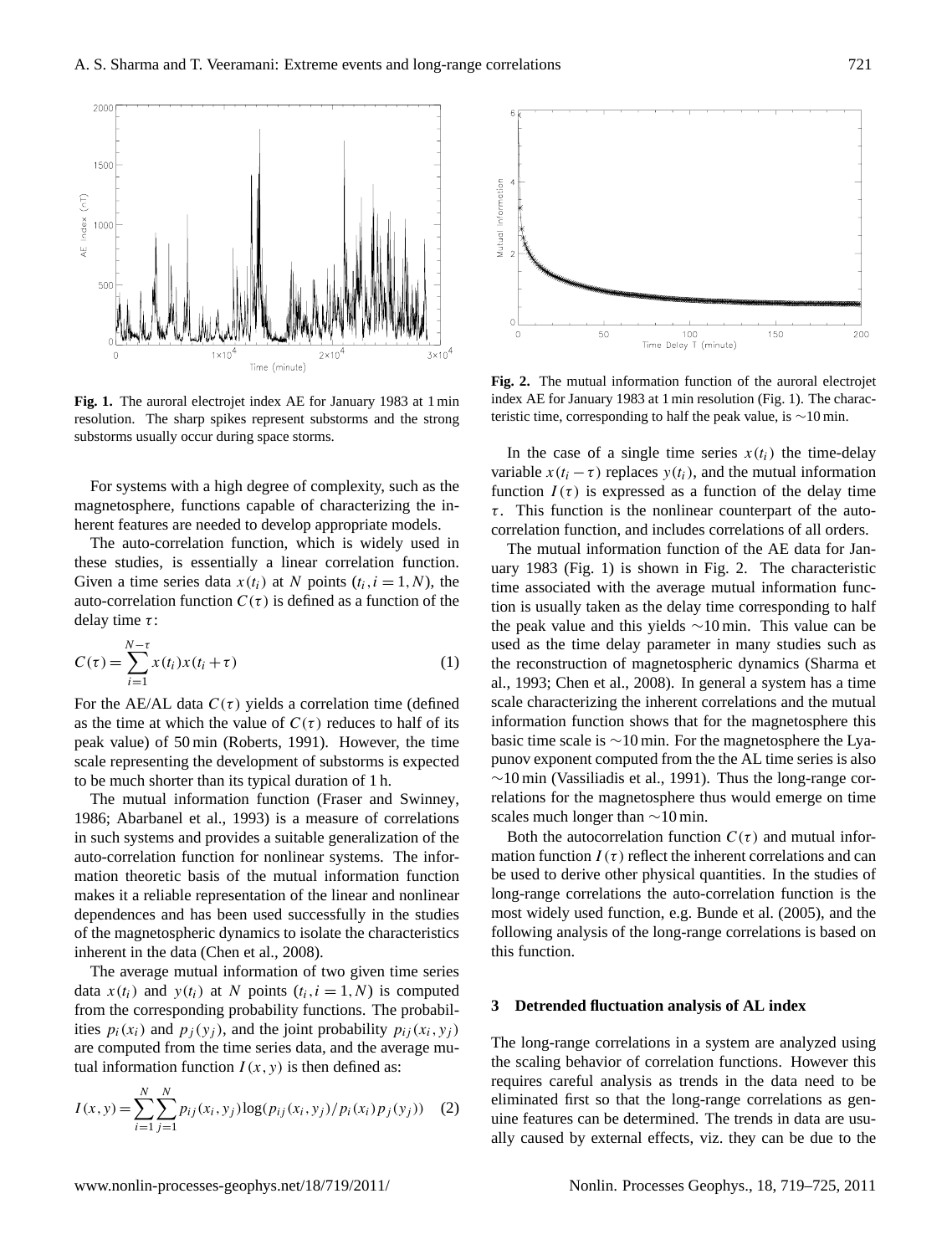

<span id="page-3-0"></span>**Fig. 3.** Autocorrelation function of long-range correlated data (Makse et al., 1996). The correlations are weaker for higher values of the exponent (0.2, 0.4, 0.6 and 0.8).

driver of the system. Thus, in the case of the solar windmagnetosphere system, the long term trends in the solar wind can potentially show features in the magnetosphere resembling intrinsic long-range correlaions. Among the techniques for removing trends in the data, the detrended fluctuation analysis [\(Peng et al.,](#page-6-10) [1994;](#page-6-10) [Kantelhardt et al.,](#page-5-16) [2001;](#page-5-16) [Gao et](#page-5-17) [al.,](#page-5-17) [2006\)](#page-5-17) is widely used.

Recent advances in the studies of extreme events using the detrended fluctuation analysis have shown the role of longterm memory in the development of extreme events. For example, when the memory function is represented by the autocorrelation function that decays algebraically with an exponent, the probability density function of the return intervals between events become a stretched exponential characterized by the same exponent as the autocorrelation function [\(Bunde](#page-5-8) [et al.,](#page-5-8) [2005\)](#page-5-8). In the case of uncorrelated data the distribution decays exponentially. Also, the return intervals themselves are long-term correlated, again characterized by the same characteristic exponent. These results have provided an approach to the understanding of the clustering of events, leading to the extreme cases. In the systems in which the linear correlations vanish long-term memory exists only in the form of nonlinear correlations, and both the probability distribution function of the return intervals and their autocorrelation function decay as a power law [\(Bogachev et al.,](#page-5-18) [2007\)](#page-5-18).

The use of auto-correlation function in the detrended fluctuation analysis has the advantage that the scaling relation can be derived analytically [\(Taqqu et al.,](#page-6-11) [1995\)](#page-6-11), thus



<span id="page-3-1"></span>**Fig. 4.** Average mutual information function  $I(\tau)$  of long-range correlated data for different values of the exponent (Makse et al., 1996). The higher the values of the exponent, the weaker are the correlations.

providing a benchmark in the studies using more complicated functions. In the ideal case when the data is uncorrelated  $C(\tau)$  vanishes for  $\tau > 0$ . Usually it decays exponentially with a characteristic time  $\tau_c$  as  $C(\tau) \sim \exp(-\tau/\tau_c)$ . In this case a plot of  $\ln C(\tau)$  vs.  $\tau$  will show a linear dependence. In the presence of long-range correlations  $C(\tau)$  decays as a power law, viz.  $C(\tau) \sim \tau^{-\gamma}$ , with a linear dependence in a  $\ln C(\tau)$  vs.  $\ln(\tau)$  plot.

The nature of auto-correlation functions in a long-term correlated data can be examined by using the data generated by modified Fourier filtering of white noise [\(Makse et](#page-5-19) [al.,](#page-5-19) [1996\)](#page-5-19). To obtain such a data-set a sequence of random numbers is generated and then its Fourier components filtered through power law filters. The auto-correlation functions for the data generated with different values of the power law exponent exponent  $\gamma$  are shown in Fig. [3.](#page-3-0) The power law behavior expected in the  $\ln C(\tau)$  vs.  $\ln(\tau)$  plots for the longrange correlation are clearly seen for  $\gamma = 0.2, 0.4, 0.6$  and 0.8. The dependence of the values of the correlation function for different exponents is evident in this figure.

The mutual information function  $I(\tau)$ , defined by Eq. (2) are computed for the same data set and are shown in Fig. [4.](#page-3-1) In this case again the long-term correlation structure is clearly depicted by  $I(\tau)$  for all values of the exponent  $\gamma$ . This function however, unlike the autocorrelation function, encompasses all nonlinearities, and provides smoother variations over a wider range of scales.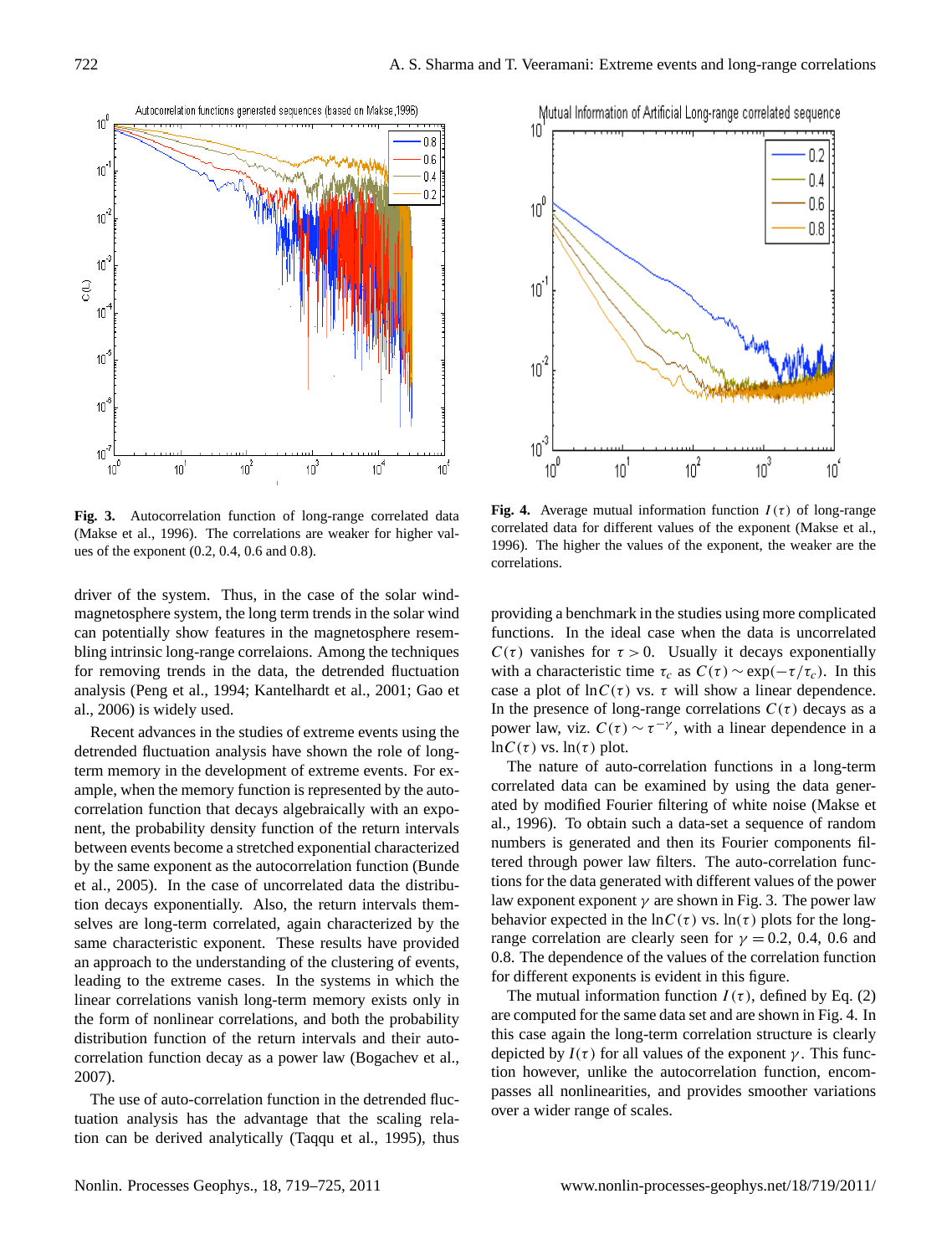

<span id="page-4-0"></span>**Fig. 5.** Fluctuation and detrended fluctuation analysis of 1-h averaged AL index data for 1978–1988. The function  $F(L)$  shows a break in the scaling near 300 min.

## **4 Long-range correlations in AL index data**

The large database of the auroral electrojet index AL provides a suitable data set for the studies of long-range correlations in the magnetosphere and space weather. In order to analyze the details of the correlations in AL data different data sets with different resolutions are used. The first case is the hourly averaged AL for the period 1978–1988, which covers a typical solar cycle of 11 yr.

The detrended fluctuation analysis of the AL time series data is accomplished in four steps [\(Kantelhardt et al.,](#page-5-16) [2001\)](#page-5-16). The first step computes the profile of the data set as:

$$
Y(i) = \sum_{k=1}^{i} x_k - \langle x \rangle
$$
 (3)

The subtraction of the global mean  $\langle x \rangle$  of the dataset however is not essential as the third step, described below, removes this and other trends. In the second step the profile  $Y(i)$  is divided into  $N_L = N/L$  non-overlapping segments of length L. In order to avoid a loss of data in the case N is not a multiple of  $L$ , the same process is repeated starting from the other end of the data set, yielding  $2N<sub>L</sub>$  segments. The third step is where the trends in the data are removed by defining a local trend  $q_i (i)$  for each segment j by a fitting procedure, e.g. a least-squares fit. The detrended time series for the segment duration  $L$  is then defined as:

$$
Y_L(i) = Y(i) - q_j(i) \tag{4}
$$

The local trend is usually represented by a polynomial and in this study a quadratic function is used, and thus corresponds



<span id="page-4-1"></span>**Fig. 6.** Detrended fluctuation analysis of 5-min averaged data of AL for 1978. The scaling of  $F(L)$  is similar to the case of 1-h averafed data (Fig. 5). The fluctuation analysis (FA) shows a different scaling exponent for  $L \sim 300$  min.

to DFA2 of [Kantelhardt et al.](#page-5-16) [\(2001\)](#page-5-16). In the fourth step the variance of each segment  $Y_L(i)$  is calculated:

$$
F_L^2(j) = \langle Y_L^2(i) \rangle = \frac{1}{L} \sum_{i=1}^L Y_L^2[(j-1)L+i]
$$
 (5)

The detrended fluctuation function  $F(L)$  is then obtained as

$$
F^{2}(L) = \frac{1}{N_{L}} \sum_{i=1}^{2N_{L}} F_{L}^{2}
$$
 (6)

If the original data are long–range correlated the fluctuation function is expected to have a scaling as

$$
F(L) \propto L^{\alpha}.\tag{7}
$$

For uncorrelated or short-range correlated data, the exponent is 0.5 and larger values show the presence of long-rangecorrelations [\(Kantelhardt et al.,](#page-5-16) [2001\)](#page-5-16).

The detrended fluctuation analysis of the 1 h averaged AL data for 1978–1988 yields a scaling function  $F(L)$  shown in Fig. [5.](#page-4-0) Also shown in this figure is the function using the fluctuation analysis (FA) following [Peng et al.](#page-6-10) [\(1994\)](#page-6-10) and [Karnel and Brendel](#page-5-20) [\(1993\)](#page-5-20). The DFA function  $F(L)$  yields an exponent  $\simeq$  0.87, thus showing long-range correlations. It should be noted that this data is hourly averaged and as noted earlier, the substorms last typically an hour and higher resolution data are required to confirm this result. The detrended fluctuation analysis using 5 min averaged data yield a similar picture, as shown in Fig. [6.](#page-4-1) The exponent in this case is 0.90, very close to the case of 1-h averaged data. Thus the scaling of the  $F(L)$  in both the 1 h and 5 min averaged datasets show the presence of long-range correlations in the AL data,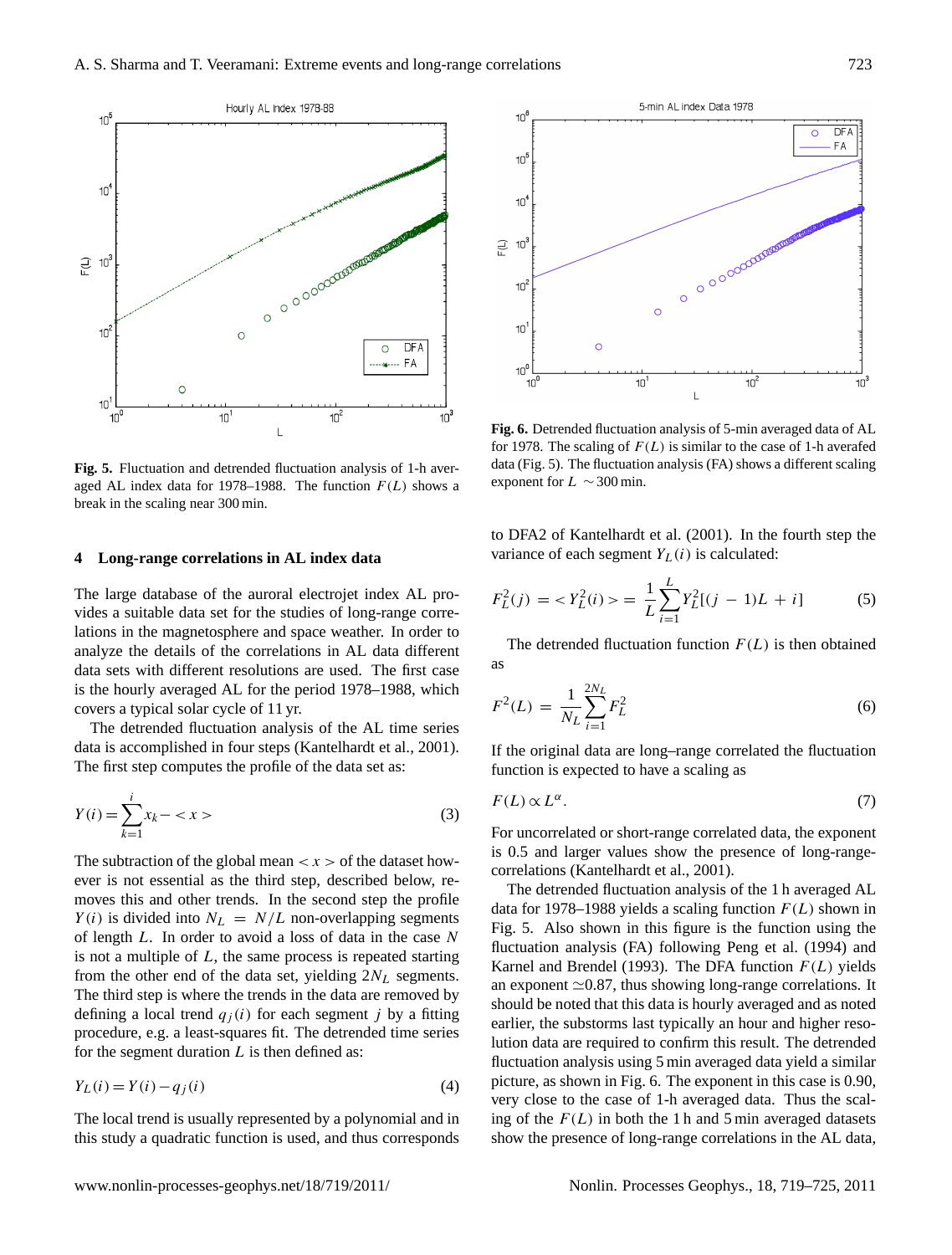and consequently in the magnetospheric dynamics and space weather. In both the cases there is a break in the function  $F(L)$  at 200–300 min and similar results are obtained in the case of other data sets of AL for different periods. More detailed studies are needed to reach a clear result on the nature of this break in the slope of the fluctuation function  $F(L)$ .

# **5 Conclusions**

Among the different components of space weather, the magnetosphere plays a critical role. The strong driving by the solar wind is the origin of many extreme geomagnetic events such as geospace storms and substorms, which are potential natural hazards. A database of substorms consisting of more than 5 million events was compiled for this study of the inherent statistical characteristics of extreme events in geospace. The detrended fluctuation analysis with autocorrelation functions is used to obtain the scaling exponents and they show the presence of long-range correlations, but with a break in the scaling. The existence of two exponents due to the break in the scaling of  $F(L)$  is likely to be due to the turbulent nature of the solar wind.

The autocorrelation function, used in the detrended fluctuation analysis, are widely used as the estimate of the correlations in the data. However for most complex systems the linear and nonlinear correlations are essential for the determination of their inherent statistical characteristics. The mutual information function, discussed in Sect. 2, is an information theoretic measure and has the important feature that it encompasses all orders of correlations. This function is thus better suited for the study of long-range correlations and related properties [\(Sharma and Veeramani,](#page-6-12) [2011\)](#page-6-12).

*Acknowledgements.* The research was supported by NSF DMS grant 0417800.

Edited by: J. Büchner Reviewed by: two anonymous referees

## **References**

- <span id="page-5-4"></span>Abarbanel, H. D. I., Brown, R., Sidorowich, J. J., Tsimring, L. S.: The analysis of observed chaotic data in physical systems, Rev. Mod. Phys., 65, 1331–1392, 1993.
- <span id="page-5-7"></span>Altman, E. G. and Kantz, H.: Recurrence time analysis, longterm correlations, and extreme events, Phys. Rev. E, 71, 056106, [doi:10.1103/PhysRevE.71.056106,](http://dx.doi.org/10.1103/PhysRevE.71.056106) 2005.
- <span id="page-5-9"></span>Baker, D. N. and Allen, J. H.: Confluence of Natural Hazards: A Possible Scenario, Eos, Trans., Amer. Geophys. Union, 81, 254– 256, 2000.
- <span id="page-5-18"></span>Bogachev, M., Eichner, J. W., and Bunde, A.: Effect of nonlinear correlations on the statistics of return intervals in multifractal data sets, Phys. Rev. Lett. 99, 240601, [doi:10.1103/PhysRevLett.99.240601,](http://dx.doi.org/10.1103/PhysRevLett.99.240601) 2007.
- <span id="page-5-6"></span>Bunde, A., Eichner, J. F., Havlin, S., and Kantelhardt, J. W.: Return intervals of rare events in records with long-term persistence,

Physica A, 342, 308–314, [doi:10.1016/j.physa.2004.01.069,](http://dx.doi.org/10.1016/j.physa.2004.01.069) 2004.

- <span id="page-5-8"></span>Bunde, A., Eichner, J. F., Kantelhardt, J. W., and Havlin, S.: Longterm memory: A natural mechanism for the clustering of extreme events and anomalous residual times in climate records, Phys. Rev. Lett., 94, 048701, [doi:10.1103/PhysRevLett.94.048701,](http://dx.doi.org/10.1103/PhysRevLett.94.048701) 2005.
- Chen, J. and Sharma, A. S.: Modeling and prediction of the magnetospheric dynamics during intense geospace storms, J. Geophys. Res., 111, A04209, [doi:10.1029/2005JA011359,](http://dx.doi.org/10.1029/2005JA011359) 2006.
- <span id="page-5-15"></span>Chen, J., Sharma, A. S., Edwards, J., Shao, X., and Kamide, Y.: Spatio-temporal dynamics of the magnetosphere during geospace storms: Mutual information analysis, J. Geophys. Res., 113, A05217, [doi:10.1029/2007JA012310,](http://dx.doi.org/10.1029/2007JA012310) 2008.
- <span id="page-5-1"></span>Consolini, C. and Chang, T. S.: Magnetic field topology and criticality in geotail dynamics: Relevance to substorm phenomena, Space Sci. Rev., 95, 309–321, 2001.
- <span id="page-5-13"></span>Daglis, I. A., Kozyra, J. U., Kamide, Y., Vassiliadis, D., Sharma, A. S., Liemohn, M. W., Gonzalez,W. D., Tsurutani, B. T., and Lu, G.: Intense space storms: Critical issues and open disputes, J. Geophys. Res., 108, 1208, [doi:10.1029/2002JA009722,](http://dx.doi.org/10.1029/2002JA009722) 2003.
- <span id="page-5-3"></span>Dixon, J. M., Tuszynski, J. A., and Clarkson, P. A.: From Nonlinearity to Coherence: Universal Features of Nonlinear Behaviour in Many-Body Physics, Clarendon Press, Oxford, 1997.
- <span id="page-5-14"></span>Fraser, A. M. and Swinney, H. L.: Independent coordinates for starnge attractors from mutual information, Phys. Rev. A, 33, 1134–1140, 1986.
- <span id="page-5-17"></span>Gao, J., Hu, J., Tung, W.-W., Cao, Y., Sashar, N., and Roychowdhury, V. P.: Assessment of long-range correlations in time series: How to avoid pitfalls, Phys. Rev. E, 73, 016117, [doi:10.1103/PhysRevE.73.016117,](http://dx.doi.org/10.1103/PhysRevE.73.016117) 2006.
- <span id="page-5-11"></span>Gonzalez, W., Joselyn, J., Kamide, Y., Kroehl, H., Rostoker, G., Tsurutani, B., and Vasyliunas, V.: What is a Geomagnetic Storm?, J. Geophys. Res., 99, 5771–5792, [doi:10.1029/93JA02867,](http://dx.doi.org/10.1029/93JA02867) 1994.
- <span id="page-5-2"></span>Jentsch, V., Kantz, H., and Albeverio, S.: Extreme events: Magic, mysteries, and cjhallenges, in Extreme Events in Nature and Society, edited by: Albeverio, S., Jentsch, V., and Kantz, H., Springer, 2006.
- <span id="page-5-12"></span>Kamide, Y., Baumjohann, W., Daglis, I. A., Gonzalez, W. D., Grande, M., Joselyn, J. A., McPherron, R. L., Phillips, J. L., Reeves, E. G. D., Rostoker, G., Sharma, A. S., Singer, H. J. Tsurutani, B. T., and Vasyliunas, V. M.: Current Understanding of Magnetic Storms: Storm-substorm Relationships, J. Geophys. Res., 103, 17705–17728, [doi:10.1029/98JA01426,](http://dx.doi.org/10.1029/98JA01426) 1998.
- <span id="page-5-16"></span>Kantelhardt, J. W., Kpscielny-Bunde, E., Rego, H. H. A., Havlin, S., and Bunde, A.: Detecting long-range correlations with detrended fluctuation analysis, Physica A, 295, 441–454, 2001.
- <span id="page-5-5"></span>Kantz, H. and Schrieber, T.: Nonlinear Time Series Analysis, Cambridge University Press, Cambridge, UK, 1997.
- <span id="page-5-20"></span>Karnel, S. and Brendel, V.: Patchiness and correlations in DNA sequences, Science, 259, 677–680, 1993.
- <span id="page-5-0"></span>Klimas, A., Vassiliadis, D., Baker, D., and Roberts, D.: The organized nonlinear dynamics of the magnetosphere, J. Geophys. Res., 101, A6, [doi:10.1029/96JA00563,](http://dx.doi.org/10.1029/96JA00563) 1996.
- <span id="page-5-10"></span>Love, J. E.: Magnetic monitoring of Earth and space, Physics Today, 31–37, February 2008.
- <span id="page-5-19"></span>Makse, H. A., Havlin, S., Schwartz, M., and Stanley, H. E.: Method for generating long-range correlations for large systems, Phys.